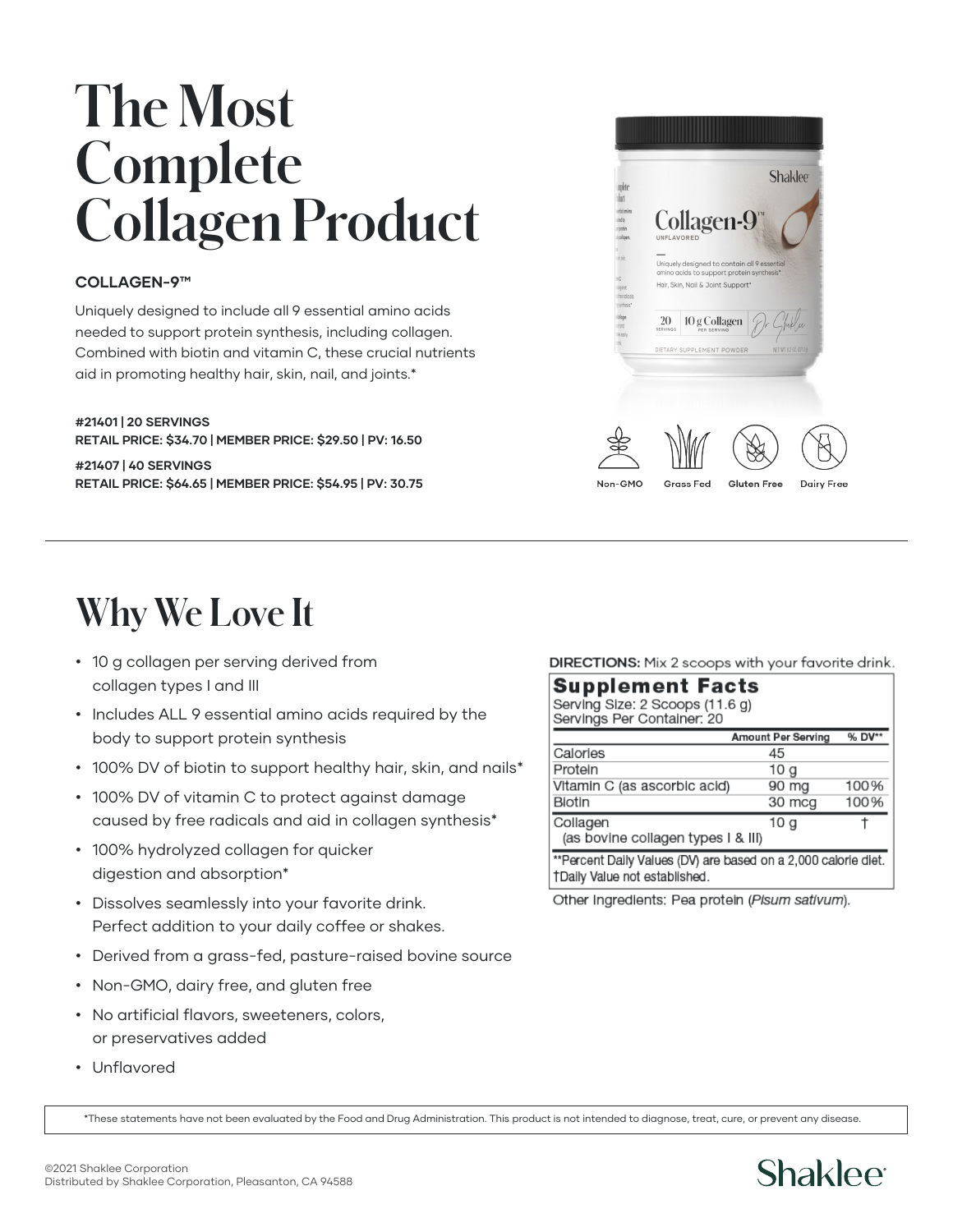

### **FAQ**

#### **Why is the product called Collagen-9™?**

Amino acids are the building blocks of protein. There are 9 amino acids that must be obtained through the diet because they cannot be made by the body. These amino acids are called essential amino acids. All 9 essential amino acids are required by the body to support protein synthesis, including collagen. Collagen-9™ contains all 9 essential amino acids, thanks to a combination of collagen and pea protein.

#### **Is Collagen-9™ considered a complete protein?**

Collagen (the ingredient) contains only 8 essential amino acids and is therefore not a complete protein. Collagen-9™ contains a blend of collagen and pea protein. Together, collagen and pea protein provide all 9 essential amino acids. Collagen-9™, with a blend of collagen and pea protein, is therefore a complete protein product.

#### **How many grams of collagen are there in one serving of Collagen-9™?**

There are 10 grams of hydrolyzed collagen per serving.

#### **Where is the collagen in Collagen-9™ sourced from?**

The collagen in Collagen-9™ is derived from a grass-fed, pasture-raised bovine source.

#### **What types of collagen does Collagen-9™ contain?**

Collagen-9™ contains types I and III collagen, hydrolyzed for quicker digestion and absorption.

#### **Why does Collagen-9TM contain vitamin C? Biotin?**

Vitamin C is required by the enzymes that help make collagen. Vitamin C also has antioxidant properties. Antioxidants help protect our bodies against damage caused by free radicals. Biotin can help support healthy hair, skin, and nails, and deficiency of this nutrient has been shown to lead to hair loss and skin and nail problems.

#### **Is there any flavor?**

No. Collagen-9™ is unflavored.

#### **Can I add it to fruit juice, smoothies, or coffee?**

Yes, we recommend adding Collagen-9™ to your favorite drink. We love it in our coffee and shakes.

#### **If I take Life Shake™, do I need Collagen-9™?**

Yes! Collagen-9 is a perfect booster for your daily Life Shake. With all 9 essential amino acids, an abundance of glycine, proline, and hydroxyproline (which contribute >50% of the total amino acids in collagen), plus vitamin C and biotin, Collagen-9 provides the necessary building blocks to support collagen synthesis. So by adding 2 scoops of Collagen-9 to your daily Life Shake, you have a healthy, balanced meal plus the necessary building blocks to support protein—including collagen—synthesis.

#### **Where is Collagen-9™ made?**

Collagen-9™ is made in the USA.

#### **Can I take Collagen-9™ while pregnant or nursing?**

While there are no known safety issues related to collagen usage while pregnant or breastfeeding, we recommend discussing with your physician prior to use.

#### **Is Collagen-9™ Kosher certified?**

No.

**Is Collagen-9™ gluten free, lactose free, dairy free, and non-GMO?** Yes.

\*These statements have not been evaluated by the Food and Drug Administration. This product is not intended to diagnose, treat, cure, or prevent any disease.